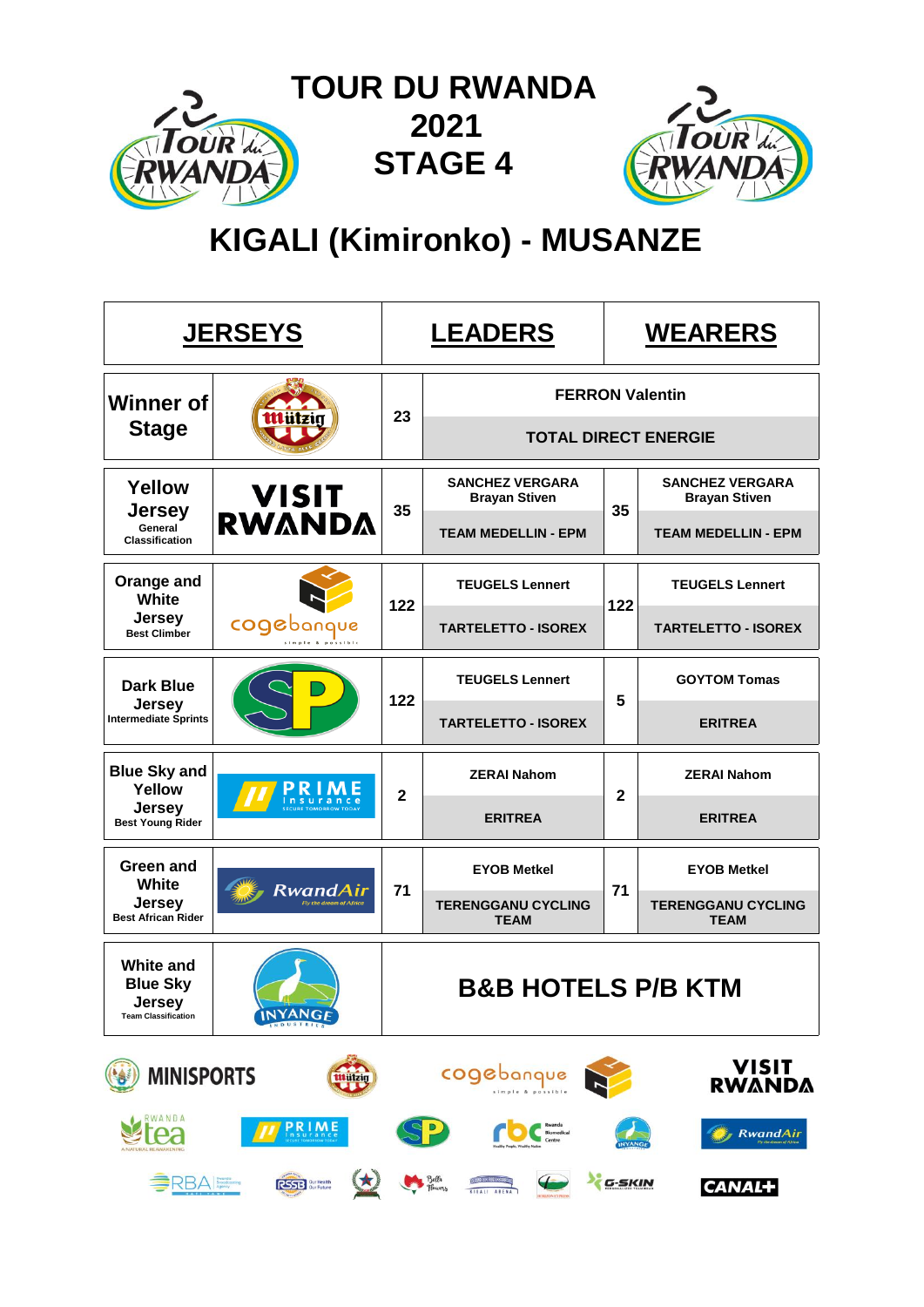

# **PHOTO-FINISH**

# **STAGE 4 : KIGALI (Kimironko) - MUSANZE**



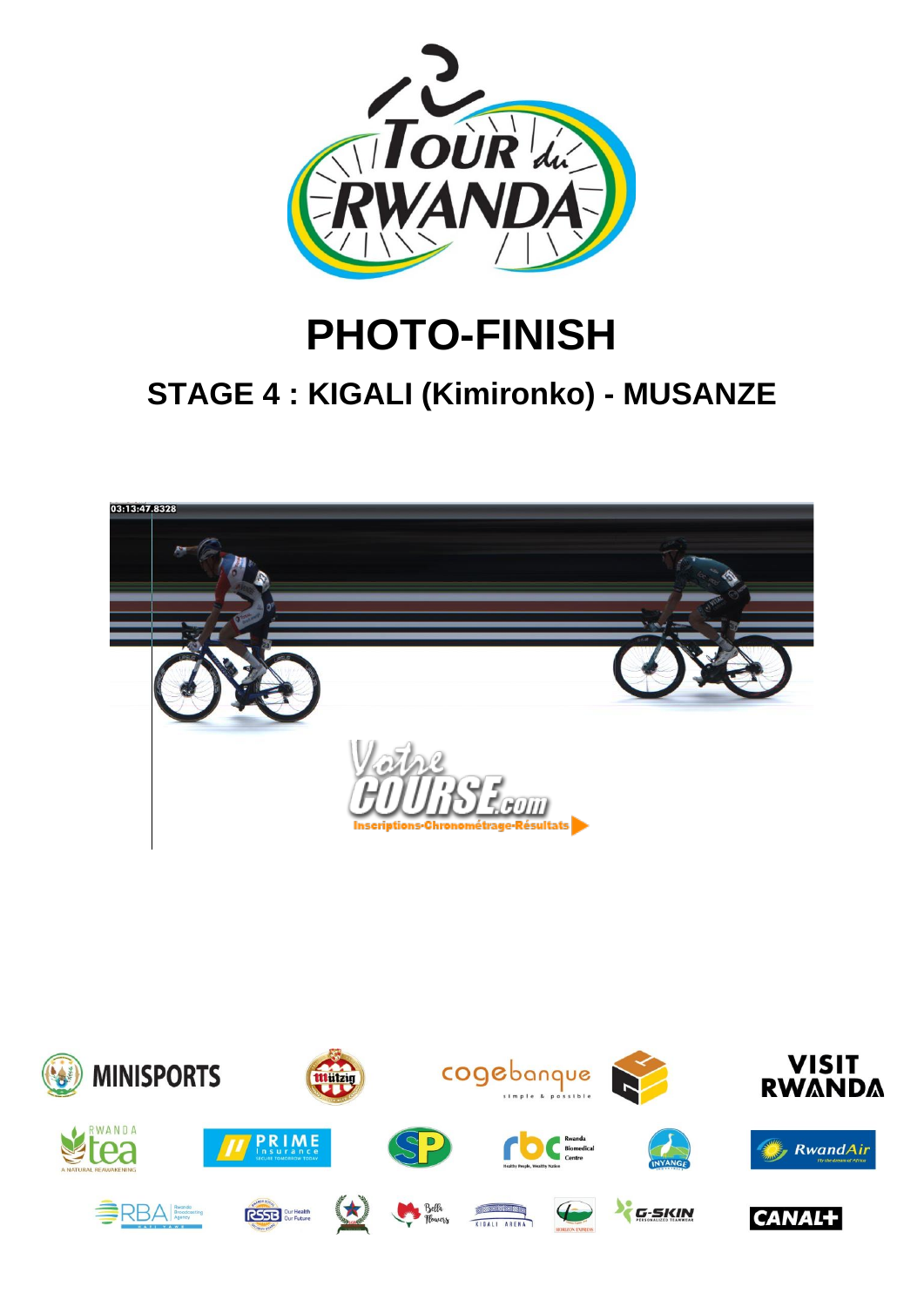

# **CLASSEMENT DE L'ETAPE STAGE CLASSIFICATION**

KIGALI (Kimironko) - MUSANZE



**Etape - Stage :** 4

**Distance :** 123.9 km

**Moyenne - Average :** 38.362km/h

**Date :** 05/05/2021

**Organisateur - Organiser :** FEDERATION RWANDAISE DE CYCLISME

**Epreuve - Race :** TOUR DU RWANDA 2021

| Rang<br>Rank | Dos.<br><b>Bib</b> | UCI ID      | NOM Prénom<br>Last name First Name | Equipe<br>Team                | Nat.<br>Nat. | Temps<br>Time | Ecart<br>Gap       | Bonif.<br>Bon. | Pen. |
|--------------|--------------------|-------------|------------------------------------|-------------------------------|--------------|---------------|--------------------|----------------|------|
| 1            | 23                 | 10015466329 | * FERRON Valentin                  | TOTAL DIRECT ENERGIE          | <b>FRA</b>   | 03h13'47"     |                    |                |      |
| 2            | 51                 | 10003223818 | <b>ROLLAND Pierre</b>              | <b>B&amp;B HOTELS P/B KTM</b> | <b>FRA</b>   | 03h13'47"     |                    |                |      |
| 3            | 45                 | 10063734741 | MANIZABAYO Eric                    | <b>BENEDICTION IGNITE</b>     | <b>RWA</b>   | 03h13'51"     | 04"                |                |      |
| 4            | 5                  | 10076589968 | * GOYTOM Tomas                     | <b>ERITREA</b>                | ERI          | 03h14'05"     | 18"                |                |      |
| 5            | 81                 | 10006392381 | <b>LAGAB Azzedine</b>              | <b>ALGERIE</b>                | <b>ALG</b>   | 03h14'09"     | 22"                |                |      |
| 6            | 122                | 10012735676 | <b>TEUGELS Lennert</b>             | TARTELETTO - ISOREX           | <b>BEL</b>   | 03h14'14"     | 27"                |                |      |
| 7            | 12                 | 10009060992 | NSENGIMANA Jean Bosco              | <b>RWANDA</b>                 | <b>RWA</b>   | 03h14'33"     | 46"                |                |      |
| 8            | 35                 | 10009762022 | SANCHEZ VERGARA Brayan Stiven      | TEAM MEDELLIN - EPM           | COL          | 03h15'16"     | 01'29"             |                |      |
| 9            | 52                 | 10015837454 | * BOILEAU Alan                     | <b>B&amp;B HOTELS P/B KTM</b> | <b>FRA</b>   | 03h15'16"     | н                  |                |      |
| 10           | 61                 | 10009037552 | RESTREPO VALENCIA Jhonatan         | ANDRONI GIOCATTOLI - SIDE     | COL          | 03h15'16"     |                    |                |      |
| 11           | 55                 | 10008892961 | <b>PACHER Quentin</b>              | <b>B&amp;B HOTELS P/B KTM</b> | <b>FRA</b>   | 03h15'16"     |                    |                |      |
| 12           | 91                 | 10051994206 | PICCOLI James                      | <b>ISRAEL START-UP NATION</b> | CAN          | 03h15'16"     |                    |                |      |
| 13           | 72                 | 10003034464 | QUINTERO NOREÑA Carlos Julian      | TERENGGANU CYCLING TEA        | COL          | 03h15'16"     |                    |                |      |
| 14           | 145                | 10012493479 | <b>HOEHN Alex</b>                  | WILDLIFE GENERATION PRO       | <b>USA</b>   | 03h15'16"     |                    |                |      |
| 15           | 31                 | 10001457307 | SEVILLA RIVERA Oscar Miguel        | TEAM MEDELLIN - EPM           | <b>ESP</b>   | 03h15'16"     |                    |                |      |
| 16           | 25                 | 10008693204 | RODRIGUEZ MARTIN Cristian          | <b>TOTAL DIRECT ENERGIE</b>   | <b>ESP</b>   | 03h15'16"     |                    |                |      |
| 17           | 21                 | 10004638196 | <b>VUILLERMOZ Alexis</b>           | <b>TOTAL DIRECT ENERGIE</b>   | <b>FRA</b>   | 03h15'16"     |                    |                |      |
| 18           | 131                | 10013718511 | <b>MAIN Kent</b>                   | <b>PROTOUCH</b>               | <b>RSA</b>   | 03h15'16"     |                    |                |      |
| 19           | 64                 | 10062390178 | * UMBA LOPEZ Abner Santiago        | ANDRONI GIOCATTOLI - SIDE     | COL          | 03h15'16"     |                    |                |      |
| 20           | 2                  | 10096260154 | * ZERAI Nahom                      | <b>ERITREA</b>                | ERI          | 03h15'16"     |                    |                |      |
| 21           | 71                 | 10009351790 | <b>EYOB Metkel</b>                 | TERENGGANU CYCLING TEA        | ERI          | 03h15'16"     | $\blacksquare$     |                |      |
| 22           | 22                 | 10011235412 | <b>GAILLARD Marlon</b>             | TOTAL DIRECT ENERGIE          | <b>FRA</b>   | 03h15'16"     | $\pmb{\mathsf{H}}$ |                |      |
| 23           | 42                 | 10009213162 | <b>BYUKUSENGE Patrick</b>          | <b>BENEDICTION IGNITE</b>     | <b>RWA</b>   | 03h15'27"     | 01'40"             |                |      |
| 24           | 121                | 10010978259 | <b>MARCHAND Gianni</b>             | TARTELETTO - ISOREX           | <b>BEL</b>   | 03h15'31"     | 01'44"             |                |      |
| 25           | 134                | 10062357442 | * ORMISTON Callum                  | <b>PROTOUCH</b>               | <b>RSA</b>   | 03h15'31"     |                    |                |      |
| 26           | 105                | 10011061418 | VAN ENGELEN Adne                   | <b>BIKE AID</b>               | <b>NED</b>   | 03h15'31"     |                    |                |      |
| 27           | 104                | 10011048684 | * BERGSTRÖM FRISK Erik             | <b>BIKE AID</b>               | SWE          | 03h15'31"     |                    |                |      |
| 28           | 4                  | 10063822546 | * TEWELDE Mehari                   | <b>ERITREA</b>                | ERI          | 03h15'31"     | п                  |                |      |
| 29           | 112                | 10083469086 | <b>HAKIZIMANA Seth</b>             | SKOL ADRIEN CYCLING ACA       | <b>RWA</b>   | 03h15'33"     | 01'46"             |                |      |
| 30           | 75                 | 10005953861 | <b>OVECHKIN Artem</b>              | TERENGGANU CYCLING TEA        | <b>RUS</b>   | 03h15'47"     | 02'00"             |                |      |
| 31           | 33                 | 10005878079 | ROLDAN ORTIZ Weimar Alfonso        | TEAM MEDELLIN - EPM           | COL          | 03h15'47"     | П                  |                |      |
| 32           | 3                  | 10096257427 | * WELDEMICAEL Sela                 | <b>ERITREA</b>                | ERI          | 03h15'47"     | $\blacksquare$     |                |      |
| 33           | 124                | 10010946129 | * GOEMAN Andreas                   | TARTELETTO - ISOREX           | <b>BEL</b>   | 03h15'50"     | 02'03"             |                |      |
| 34           | 15                 | 10063772531 | * MUHOZA Eric                      | <b>RWANDA</b>                 | <b>RWA</b>   | 03h15'53"     | 02'06"             |                |      |
| 35           | 111                | 10056181370 | * HABIMANA Jean Eric               | SKOL ADRIEN CYCLING ACA       | <b>RWA</b>   | 03h15'55"     | 02'08"             |                |      |
| 36           | 11                 | 10009979967 | <b>MUGISHA Samuel</b>              | RWANDA                        | <b>RWA</b>   | 03h16'04"     | 02'17"             |                |      |
| 37           | 53                 | 10003225030 | <b>GAUTIER Cyril</b>               | B&B HOTELS P/B KTM            | <b>FRA</b>   | 03h16'04"     | H.                 |                |      |
| 38           | 34                 | 10009143040 | SUAZA ARANGO Bernardo Albeiro      | TEAM MEDELLIN - EPM           | <b>COL</b>   | 03h16'04"     | $\blacksquare$     |                |      |
| 39           | 113                | 10096183059 | * NSENGIYUMVA Shem                 | SKOL ADRIEN CYCLING ACA       | <b>RWA</b>   | 03h16'07"     | 02'20"             |                |      |
| 40           | 102                | 10064580156 | * KAGIMU Charles                   | <b>BIKE AID</b>               | <b>UGA</b>   | 03h16'07"     | $\mathbf{H}$       |                |      |
| 41           | 13                 | 10063735751 | * GAHEMBA Barnabe                  | <b>RWANDA</b>                 | <b>RWA</b>   | 03h16'24"     | 02'37"             |                |      |
| 42           | 24                 | 10006045508 | <b>GENIEZ Alexandre</b>            | TOTAL DIRECT ENERGIE          | <b>FRA</b>   | 03h16'45"     | 02'58"             |                |      |
| 43           | 54                 | 10003094684 | <b>HIVERT Jonathan</b>             | B&B HOTELS P/B KTM            | <b>FRA</b>   | 03h16'45"     | H.                 |                |      |
| 44           | 63                 | 10010985636 | MUÑOZ GIRALDO Daniel               | ANDRONI GIOCATTOLI - SIDE     | COL          | 03h16'45"     | $\blacksquare$     |                |      |

**Copyright © F2Concept - 2021 - retrouvez ces classements sur www.votrecourse.com**

**PHILIPPON Nicolas - +33 6 12 15 61 03 - +250 78 73 54 429**



1/2 Imprimé à / print at : 12:54:02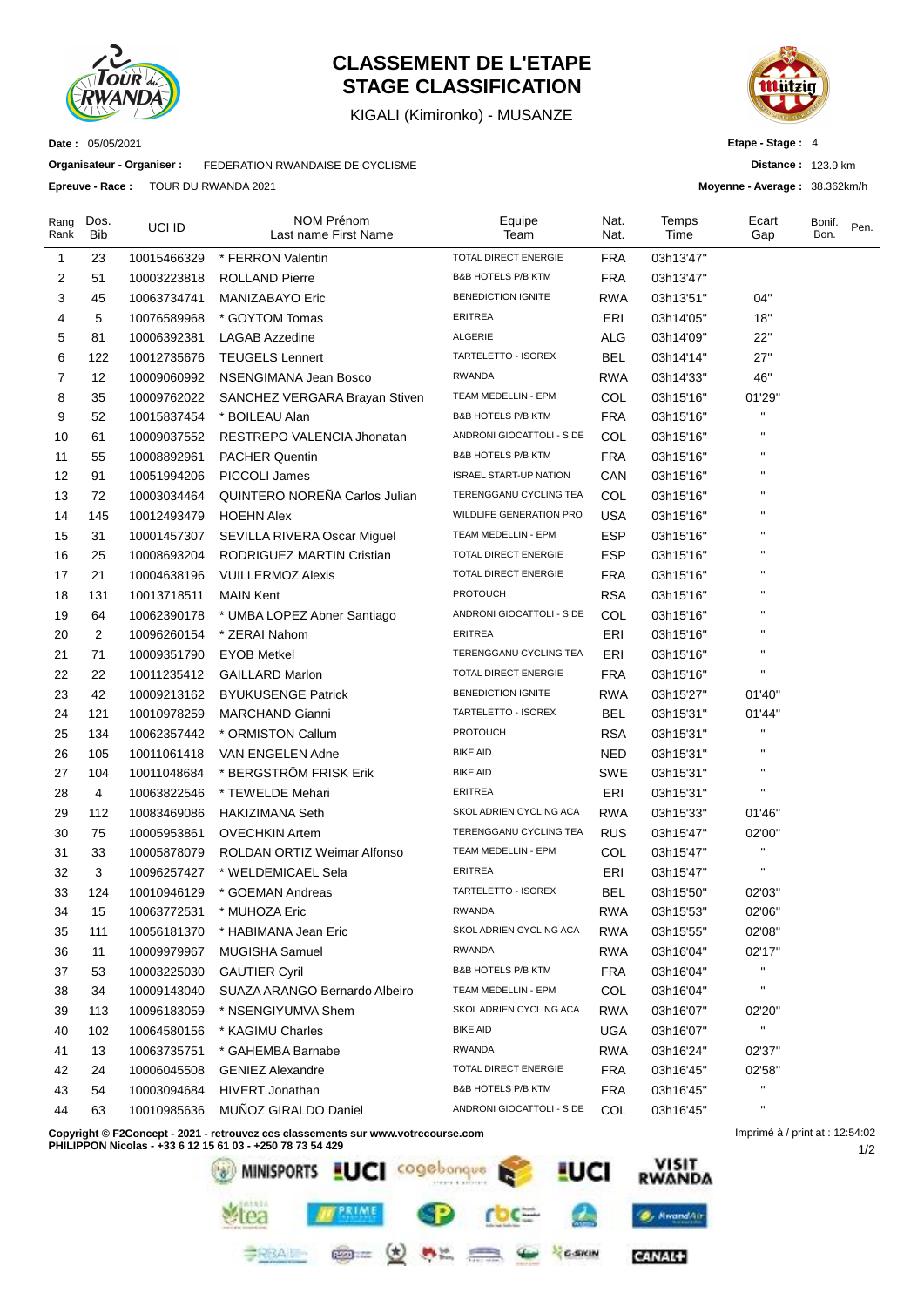| 45 | 144 | 10011099208 | SALTZMAN Jason                 | WILDLIFE GENERATION PRO        | <b>USA</b> | 03h17'10" | 03'23"         |
|----|-----|-------------|--------------------------------|--------------------------------|------------|-----------|----------------|
| 46 | 141 | 10005497052 | <b>TVETCOV Serghei</b>         | <b>WILDLIFE GENERATION PRO</b> | <b>ROU</b> | 03h17'10" | $\mathbf{H}$   |
| 47 | 93  | 10062005818 | * GOLDSTEIN Edo                | <b>ISRAEL START-UP NATION</b>  | <b>ISR</b> | 03h18'43" | 04'56"         |
| 48 | 94  | 10063397766 | * LAHAV Omer                   | <b>ISRAEL START-UP NATION</b>  | <b>ISR</b> | 03h18'43" | $\mathbf{H}$   |
| 49 | 44  | 10065428605 | UWIDUHAYE -                    | <b>BENEDICTION IGNITE</b>      | <b>RWA</b> | 03h18'44" | 04'57"         |
| 50 | 103 | 10054296439 | * KIPKEMBOI Salim              | <b>BIKE AID</b>                | <b>KEN</b> | 03h19'09" | 05'22"         |
| 51 | 74  | 10014871801 | MOHD ZARIFF Muhamad Nur Aiman  | TERENGGANU CYCLING TEA         | MAS        | 03h19'09" | $\blacksquare$ |
| 52 | 62  | 10005390958 | <b>BISOLTI Alessandro</b>      | ANDRONI GIOCATTOLI - SIDE      | ITA        | 03h19'09" | $\mathbf{H}$   |
| 53 | 92  | 10008682995 | <b>SAGIV Guy</b>               | <b>ISRAEL START-UP NATION</b>  | <b>ISR</b> | 03h19'36" | 05'49"         |
| 54 | 133 | 10010090004 | <b>BASSON Gustav</b>           | <b>PROTOUCH</b>                | <b>RSA</b> | 03h19'36" | $\mathbf{H}$   |
| 55 | 114 | 10015589193 | DUKUZUMUREMYI -                | SKOL ADRIEN CYCLING ACA        | <b>RWA</b> | 03h20'01" | 06'14"         |
| 56 | 115 | 10083039458 | * NSABIMANA Jean Baptiste      | SKOL ADRIEN CYCLING ACA        | <b>RWA</b> | 03h20'22" | 06'35"         |
| 57 | 142 | 10015547666 | MCGEOUGH Cormac                | <b>WILDLIFE GENERATION PRO</b> | IRL        | 03h20'52" | 07'05"         |
| 58 | 125 | 10008638741 | VAN BREUSSEGEM Elias           | TARTELETTO - ISOREX            | <b>BEL</b> | 03h21'15" | 07'28"         |
| 59 | 135 | 10017685104 | * NIGRINI Andries              | <b>PROTOUCH</b>                | <b>RSA</b> | 03h21'15" | $\mathbf{H}$   |
| 60 | 73  | 10008001369 | <b>GOH Choon Huat</b>          | TERENGGANU CYCLING TEA         | <b>SIN</b> | 03h23'08" | 09'21"         |
| 61 | 14  | 10083466359 | * UHIRIWE Byiza Renus          | RWANDA                         | <b>RWA</b> | 03h24'56" | 11'09"         |
| 62 | 65  | 10101412571 | VIGO DEL ARCO Marti            | ANDRONI GIOCATTOLI - SIDE      | <b>ESP</b> | 03h25'15" | 11'28"         |
| 63 | 101 | 10006675806 | <b>HOLLER Nikodemus</b>        | <b>BIKE AID</b>                | <b>GER</b> | 03h25'23" | 11'36"         |
| 64 | 32  | 10009764648 | VARGAS ALZATE Walter Alejandro | TEAM MEDELLIN - EPM            | <b>COL</b> | 03h26'07" | 12'20"         |
| 65 | 95  | 10009498506 | <b>VAHTRA Norman</b>           | <b>ISRAEL START-UP NATION</b>  | <b>EST</b> | 03h26'47" | 13'00"         |
| 66 | 123 | 10013892707 | DE DECKER Alfdan               | TARTELETTO - ISOREX            | <b>BEL</b> | 03h26'47" | $\mathbf{H}$   |
| 67 | 85  | 10064460120 | * NEHARI Mohamed Amine         | ALGERIE                        | <b>ALG</b> | 03h30'18" | 16'31"         |
| 68 | 82  | 10008714018 | <b>SAIDI Nassim</b>            | ALGERIE                        | <b>ALG</b> | 03h30'18" | $\mathbf{H}$   |
| 69 | 132 | 10007985003 | <b>BENEKE Calvin</b>           | <b>PROTOUCH</b>                | <b>RSA</b> | 03h39'54" | 26'07"         |

**Aucun coureur hors-délai / No OTL**

**Nombre de partants : 70**

**Aucun non partant - No DN** S

**ABANDONS - DNF** Dossard/Bib 143 - PETROV Spencer - WILDLIFE GENERATION PRO CYCLING - 10009771217 Numbers : 1 **Juge à l'arrivée** KAYINAMURA Idée Patrick

tea

**Copyright © F2Concept - 2021 - retrouvez ces classements sur www.votrecourse.com** Imprimé à / print at : 12:54:03**PHILIPPON Nicolas - +33 6 12 15 61 03 - +250 78 73 54 429** 2/2 MINISPORTS LUCI Cogebongue & LUCI RWANDA

**FRIME SP COC= 2** 

**SBALL @ Q 5% C & Year** 

**O**, RwandAir

CANAL+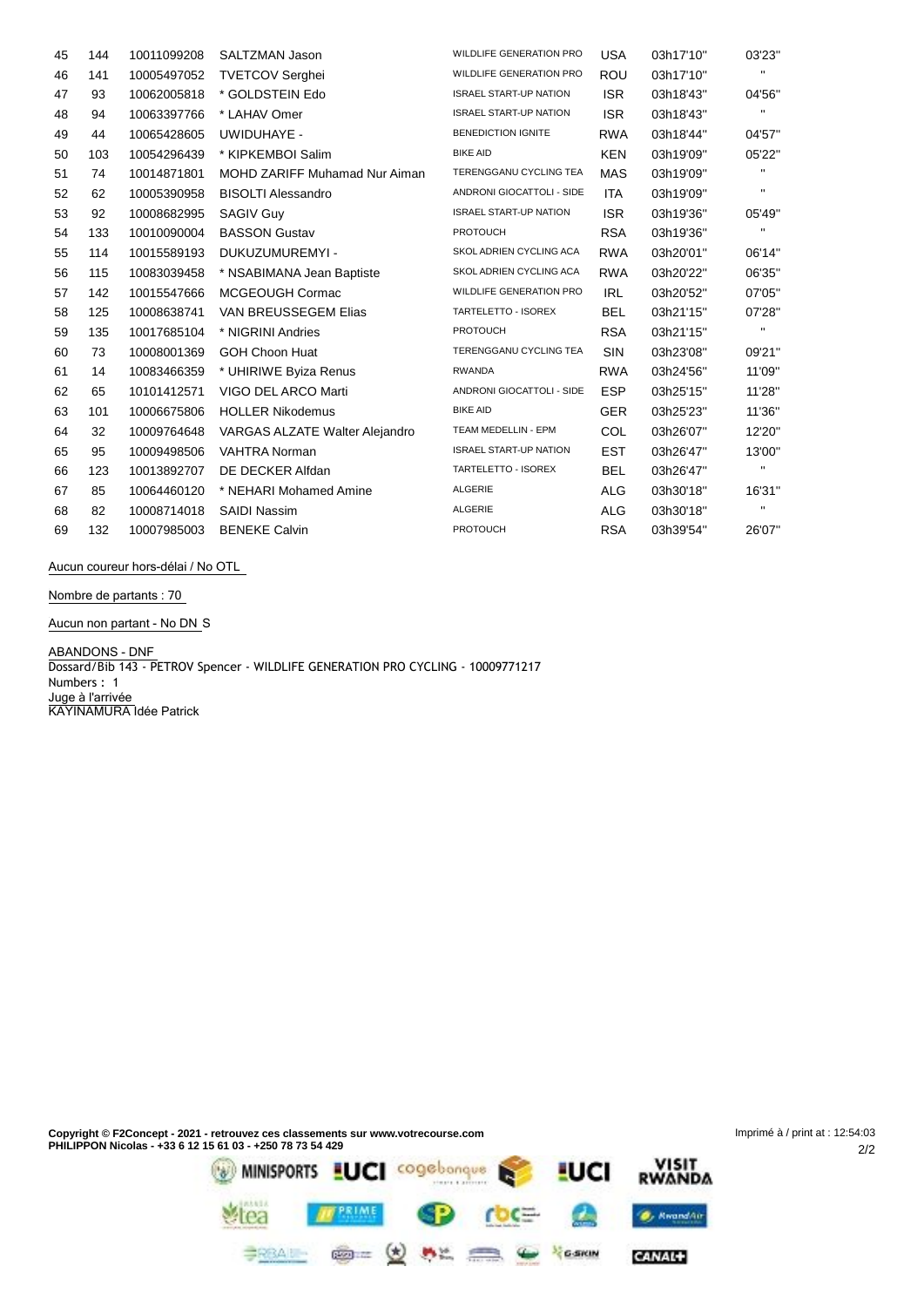

### **CLASSEMENT GENERAL GENERAL CLASSIFICATION**

KIGALI (Kimironko) - MUSANZE



**Date :** 05/05/2021

**Organisateur - Organiser :** FEDERATION RWANDAISE DE CYCLISME

**Epreuve - Race :** TOUR DU RWANDA 2021

**Etape - Stage :** 4

**Distance :** 531.6 km **Moyenne - Average :** 39.936km/h

|                |                    |             |                                           |                                    |              | וועוטטכ.כט . www.murrecommunity.com |              |
|----------------|--------------------|-------------|-------------------------------------------|------------------------------------|--------------|-------------------------------------|--------------|
| Rang<br>Rank   | Dos.<br><b>Bib</b> | UCI ID      | <b>NOM Prénom</b><br>Last name First Name | Equipe<br>Team                     | Nat.<br>Nat. | Temps<br>Time                       | Ecart<br>Gap |
| $\mathbf{1}$   | 35                 | 10009762022 | SANCHEZ VERGARA Brayan Stiven             | TEAM MEDELLIN - EPM                | COL          | 13h20'18"                           |              |
| 2              | 145                | 10012493479 | <b>HOEHN Alex</b>                         | WILDLIFE GENERATION PRO CY         | <b>USA</b>   | 13h20'18"                           |              |
| 3              | 61                 | 10009037552 | RESTREPO VALENCIA Jhonatan                | ANDRONI GIOCATTOLI - SIDERM        | COL          | 13h20'18"                           |              |
| 4              | 55                 | 10008892961 | <b>PACHER Quentin</b>                     | <b>B&amp;B HOTELS P/B KTM</b>      | <b>FRA</b>   | 13h20'18"                           |              |
| 5              | 91                 | 10051994206 | PICCOLI James                             | <b>ISRAEL START-UP NATION</b>      | CAN          | 13h20'18"                           |              |
| 6              | 31                 | 10001457307 | SEVILLA RIVERA Oscar Miguel               | TEAM MEDELLIN - EPM                | <b>ESP</b>   | 13h20'18"                           |              |
| $\overline{7}$ | 72                 | 10003034464 | QUINTERO NOREÑA Carlos Julian             | TERENGGANU CYCLING TEAM            | COL          | 13h20'18"                           |              |
| 8              | 25                 | 10008693204 | <b>RODRIGUEZ MARTIN Cristian</b>          | TOTAL DIRECT ENERGIE               | <b>ESP</b>   | 13h20'18"                           |              |
| 9              | 71                 | 10009351790 | <b>EYOB Metkel</b>                        | TERENGGANU CYCLING TEAM            | ERI          | 13h20'18"                           |              |
| 10             | 2                  | 10096260154 | * ZERAI Nahom                             | <b>ERITREA</b>                     | ERI          | 13h20'24"                           | 06"          |
| 11             | 121                | 10010978259 | <b>MARCHAND Gianni</b>                    | TARTELETTO - ISOREX                | BEL          | 13h20'42"                           | 24"          |
| 12             | 52                 | 10015837454 | * BOILEAU Alan                            | <b>B&amp;B HOTELS P/B KTM</b>      | <b>FRA</b>   | 13h20'51"                           | 33"          |
| 13             | 131                | 10013718511 | <b>MAIN Kent</b>                          | <b>PROTOUCH</b>                    | <b>RSA</b>   | 13h21'16"                           | 58"          |
| 14             | 104                | 10011048684 | * BERGSTRÖM FRISK Erik                    | <b>BIKE AID</b>                    | <b>SWE</b>   | 13h21'28"                           | 01'10"       |
| 15             | 134                | 10062357442 | * ORMISTON Callum                         | <b>PROTOUCH</b>                    | <b>RSA</b>   | 13h21'33"                           | 01'15"       |
| 16             | 34                 | 10009143040 | SUAZA ARANGO Bernardo Albeiro             | TEAM MEDELLIN - EPM                | COL          | 13h22'03"                           | 01'45"       |
| 17             | 64                 | 10062390178 | * UMBA LOPEZ Abner Santiago               | <b>ANDRONI GIOCATTOLI - SIDERM</b> | COL          | 13h22'10"                           | 01'52"       |
| 18             | 22                 | 10011235412 | <b>GAILLARD Marlon</b>                    | TOTAL DIRECT ENERGIE               | <b>FRA</b>   | 13h22'50"                           | 02'32"       |
| 19             | 105                | 10011061418 | VAN ENGELEN Adne                          | <b>BIKE AID</b>                    | <b>NED</b>   | 13h23'05"                           | 02'47"       |
| 20             | 122                | 10012735676 | <b>TEUGELS Lennert</b>                    | TARTELETTO - ISOREX                | <b>BEL</b>   | 13h23'11"                           | 02'53"       |
| 21             | 21                 | 10004638196 | <b>VUILLERMOZ Alexis</b>                  | TOTAL DIRECT ENERGIE               | <b>FRA</b>   | 13h23'32"                           | 03'14"       |
| 22             | 3                  | 10096257427 | * WELDEMICAEL Sela                        | <b>ERITREA</b>                     | ERI          | 13h24'14"                           | 03'56"       |
| 23             | 75                 | 10005953861 | <b>OVECHKIN Artem</b>                     | TERENGGANU CYCLING TEAM            | <b>RUS</b>   | 13h24'25"                           | 04'07"       |
| 24             | 33                 | 10005878079 | ROLDAN ORTIZ Weimar Alfonso               | TEAM MEDELLIN - EPM                | COL          | 13h25'04"                           | 04'46"       |
| 25             | 54                 | 10003094684 | <b>HIVERT Jonathan</b>                    | B&B HOTELS P/B KTM                 | <b>FRA</b>   | 13h25'25"                           | 05'07"       |
| 26             | 81                 | 10006392381 | <b>LAGAB Azzedine</b>                     | <b>ALGERIE</b>                     | ALG          | 13h25'28"                           | 05'10"       |
| 27             | 4                  | 10063822546 | * TEWELDE Mehari                          | <b>ERITREA</b>                     | ERI          | 13h25'43"                           | 05'25"       |
| 28             | 15                 | 10063772531 | * MUHOZA Eric                             | <b>RWANDA</b>                      | RWA          | 13h26'11"                           | 05'53"       |
| 29             | 23                 | 10015466329 | * FERRON Valentin                         | TOTAL DIRECT ENERGIE               | <b>FRA</b>   | 13h26'46"                           | 06'28"       |
| 30             | 12                 | 10009060992 | NSENGIMANA Jean Bosco                     | <b>RWANDA</b>                      | <b>RWA</b>   | 13h26'54"                           | 06'36"       |
| 31             | 63                 | 10010985636 | MUÑOZ GIRALDO Daniel                      | ANDRONI GIOCATTOLI - SIDERM        | COL          | 13h28'22"                           | 08'04"       |
| 32             | 45                 | 10063734741 | MANIZABAYO Eric                           | <b>BENEDICTION IGNITE</b>          | <b>RWA</b>   | 13h29'01"                           | 08'43"       |
| 33             | 124                | 10010946129 | * GOEMAN Andreas                          | TARTELETTO - ISOREX                | <b>BEL</b>   | 13h29'46"                           | 09'28"       |
| 34             | 51                 | 10003223818 | <b>ROLLAND Pierre</b>                     | B&B HOTELS P/B KTM                 | <b>FRA</b>   | 13h29'47"                           | 09'29"       |
| 35             | 102                | 10064580156 | * KAGIMU Charles                          | <b>BIKE AID</b>                    | <b>UGA</b>   | 13h30'49"                           | 10'31"       |
| 36             | 103                | 10054296439 | * KIPKEMBOI Salim                         | <b>BIKE AID</b>                    | <b>KEN</b>   | 13h31'05"                           | 10'47"       |
| 37             | 113                | 10096183059 | * NSENGIYUMVA Shem                        | SKOL ADRIEN CYCLING ACADEM         | <b>RWA</b>   | 13h31'23"                           | 11'05"       |
| 38             | 13                 | 10063735751 | * GAHEMBA Barnabe                         | <b>RWANDA</b>                      | <b>RWA</b>   | 13h31'37"                           | 11'19"       |
| 39             | 62                 | 10005390958 | <b>BISOLTI Alessandro</b>                 | ANDRONI GIOCATTOLI - SIDERM        | ITA          | 13h32'08"                           | 11'50"       |
| 40             | 144                | 10011099208 | SALTZMAN Jason                            | WILDLIFE GENERATION PRO CY         | <b>USA</b>   | 13h32'53"                           | 12'35"       |
| 41             | 141                | 10005497052 | <b>TVETCOV Serghei</b>                    | WILDLIFE GENERATION PRO CY         | <b>ROU</b>   | 13h32'53"                           | $\mathbf{u}$ |
| 42             | 53                 | 10003225030 | <b>GAUTIER Cyril</b>                      | B&B HOTELS P/B KTM                 | <b>FRA</b>   | 13h33'36"                           | 13'18"       |
| 43             | 11                 | 10009979967 | MUGISHA Samuel                            | <b>RWANDA</b>                      | <b>RWA</b>   | 13h33'36"                           | H.           |

**Copyright © F2Concept - 2021 - retrouvez ces classements sur www.votrecourse.com**



1/2 Imprimé à / print at : 12:54:23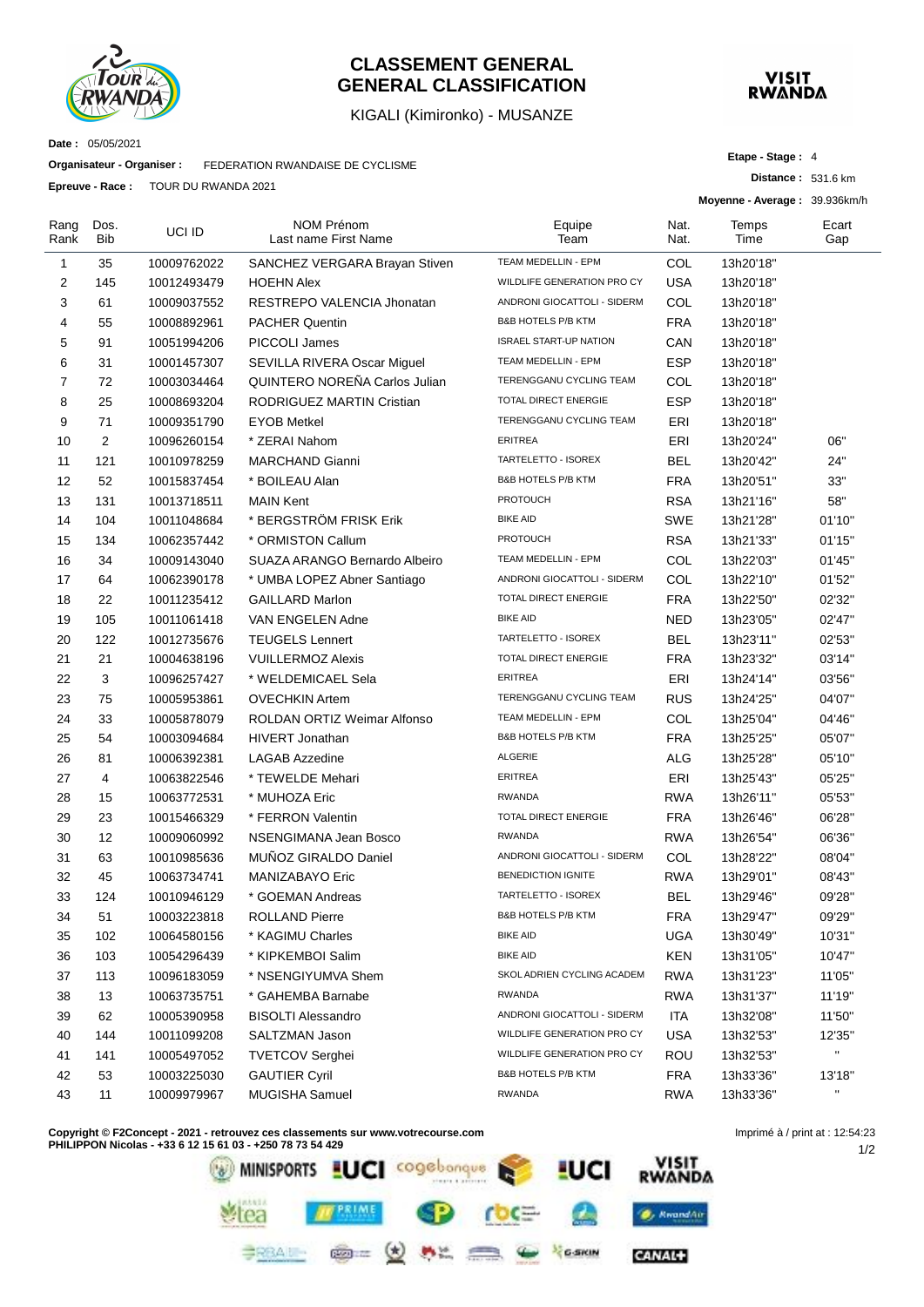| 44 | 135 | 10017685104 | * NIGRINI Andries                    | <b>PROTOUCH</b>               | <b>RSA</b> | 13h33'47" | 13'29" |
|----|-----|-------------|--------------------------------------|-------------------------------|------------|-----------|--------|
| 45 | 5   | 10076589968 | * GOYTOM Tomas                       | <b>ERITREA</b>                | ERI        | 13h34'25" | 14'07" |
| 46 | 74  | 10014871801 | <b>MOHD ZARIFF Muhamad Nur Aiman</b> | TERENGGANU CYCLING TEAM       | <b>MAS</b> | 13h35'24" | 15'06" |
| 47 | 111 | 10056181370 | * HABIMANA Jean Eric                 | SKOL ADRIEN CYCLING ACADEM    | <b>RWA</b> | 13h36'15" | 15'57" |
| 48 | 24  | 10006045508 | <b>GENIEZ Alexandre</b>              | TOTAL DIRECT ENERGIE          | <b>FRA</b> | 13h37'05" | 16'47" |
| 49 | 93  | 10062005818 | * GOLDSTEIN Edo                      | <b>ISRAEL START-UP NATION</b> | <b>ISR</b> | 13h37'06" | 16'48" |
| 50 | 112 | 10083469086 | <b>HAKIZIMANA Seth</b>               | SKOL ADRIEN CYCLING ACADEM    | <b>RWA</b> | 13h37'58" | 17'40" |
| 51 | 115 | 10083039458 | * NSABIMANA Jean Baptiste            | SKOL ADRIEN CYCLING ACADEM    | <b>RWA</b> | 13h38'22" | 18'04" |
| 52 | 73  | 10008001369 | <b>GOH Choon Huat</b>                | TERENGGANU CYCLING TEAM       | SIN        | 13h39'23" | 19'05" |
| 53 | 32  | 10009764648 | VARGAS ALZATE Walter Alejandro       | TEAM MEDELLIN - EPM           | COL        | 13h40'00" | 19'42" |
| 54 | 114 | 10015589193 | DUKUZUMUREMYI -                      | SKOL ADRIEN CYCLING ACADEM    | <b>RWA</b> | 13h40'21" | 20'03" |
| 55 | 94  | 10063397766 | * LAHAV Omer                         | <b>ISRAEL START-UP NATION</b> | <b>ISR</b> | 13h41'08" | 20'50" |
| 56 | 92  | 10008682995 | <b>SAGIV Guy</b>                     | <b>ISRAEL START-UP NATION</b> | <b>ISR</b> | 13h41'27" | 21'09" |
| 57 | 125 | 10008638741 | VAN BREUSSEGEM Elias                 | TARTELETTO - ISOREX           | <b>BEL</b> | 13h43'40" | 23'22" |
| 58 | 101 | 10006675806 | <b>HOLLER Nikodemus</b>              | <b>BIKE AID</b>               | <b>GER</b> | 13h45'43" | 25'25" |
| 59 | 65  | 10101412571 | VIGO DEL ARCO Marti                  | ANDRONI GIOCATTOLI - SIDERM   | <b>ESP</b> | 13h48'16" | 27'58" |
| 60 | 133 | 10010090004 | <b>BASSON Gustav</b>                 | <b>PROTOUCH</b>               | <b>RSA</b> | 13h48'21" | 28'03" |
| 61 | 142 | 10015547666 | MCGEOUGH Cormac                      | WILDLIFE GENERATION PRO CY    | <b>IRL</b> | 13h49'04" | 28'46" |
| 62 | 123 | 10013892707 | DE DECKER Alfdan                     | TARTELETTO - ISOREX           | <b>BEL</b> | 13h50'06" | 29'48" |
| 63 | 82  | 10008714018 | <b>SAIDI Nassim</b>                  | ALGERIE                       | <b>ALG</b> | 13h52'43" | 32'25" |
| 64 | 42  | 10009213162 | <b>BYUKUSENGE Patrick</b>            | <b>BENEDICTION IGNITE</b>     | <b>RWA</b> | 13h53'00" | 32'42" |
| 65 | 44  | 10065428605 | UWIDUHAYE -                          | <b>BENEDICTION IGNITE</b>     | <b>RWA</b> | 13h55'05" | 34'47" |
| 66 | 95  | 10009498506 | VAHTRA Norman                        | <b>ISRAEL START-UP NATION</b> | <b>EST</b> | 13h56'21" | 36'03" |
| 67 | 132 | 10007985003 | <b>BENEKE Calvin</b>                 | <b>PROTOUCH</b>               | <b>RSA</b> | 14h02'19" | 42'01" |
| 68 | 85  | 10064460120 | * NEHARI Mohamed Amine               | ALGERIE                       | <b>ALG</b> | 14h05'40" | 45'22" |
| 69 | 14  | 10083466359 | * UHIRIWE Byiza Renus                | <b>RWANDA</b>                 | <b>RWA</b> | 14h07'44" | 47'26" |
|    |     |             |                                      |                               |            |           |        |

Imprimé à / print at : 12:54:23**Copyright © F2Concept - 2021 - retrouvez ces classements sur www.votrecourse.com PHILIPPON Nicolas - +33 6 12 15 61 03 - +250 78 73 54 429** 2/2 Stea **FIRE SP** roc=  $\bullet$  $\bullet$ , KwandAir

CANAL+

**BRAIN @= (d) AL CO & Yearn**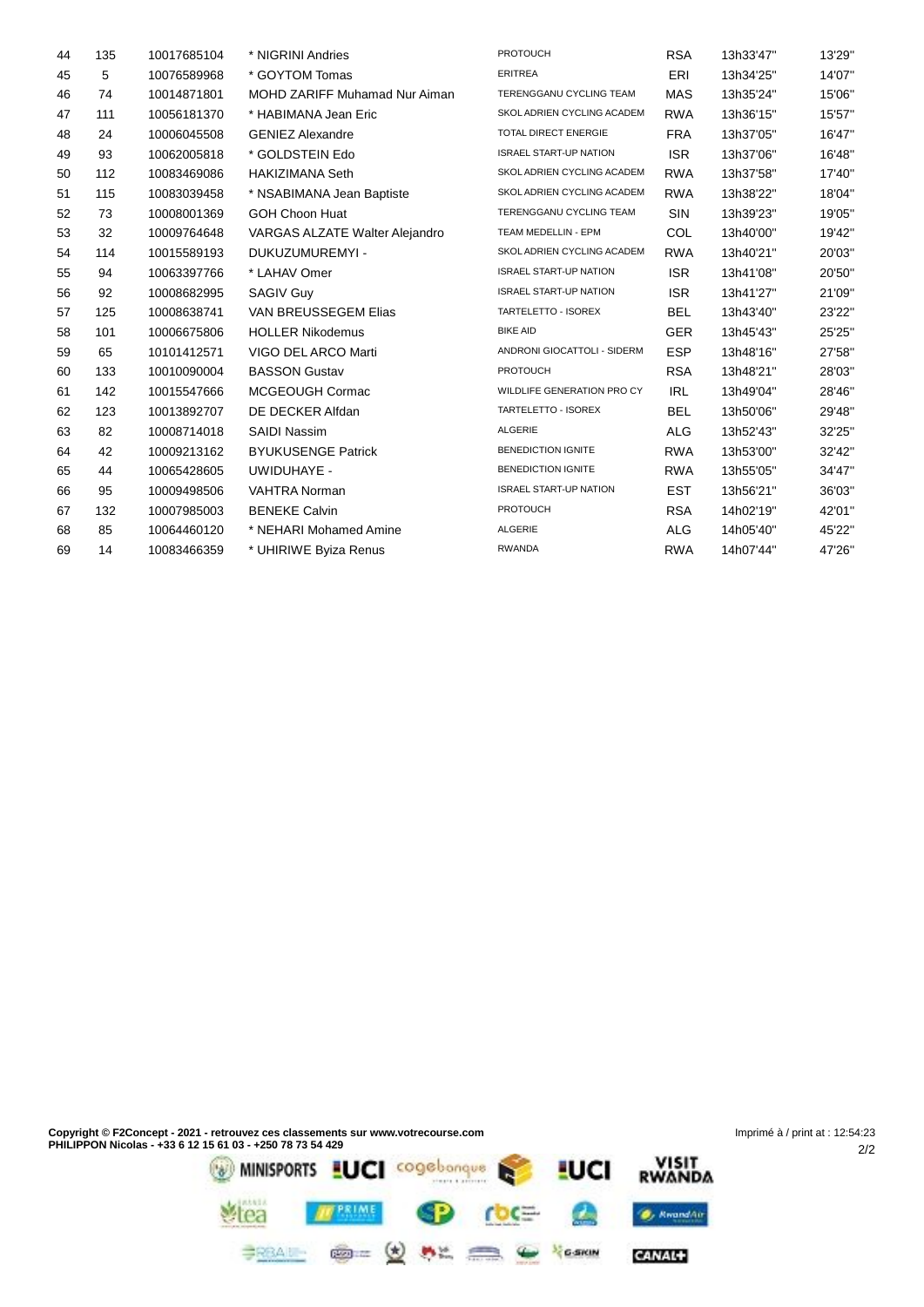

## **MEILLEUR GRIMPEUR MOUNTAIN CLASSIFICATION**



KIGALI (Kimironko) - MUSANZE

#### FEDERATION RWANDAISE DE CYCLISME **Organisateur - Organiser :**

**Epreuve - Race : TOUR DU RWANDA 2021** 

#### **Classement de l'étape - Stage classification Classement général - General classification**

| Rg<br><b>Rk</b> | Dos.<br><b>Bib</b> | Nom Prénom<br>Last name First name                 | Nat.       | Equipe<br>Team | Pts | Bon. | Rg<br><b>Rk</b> | Dos.<br><b>Bib</b> | Nom Prénom<br>Last name First na |
|-----------------|--------------------|----------------------------------------------------|------------|----------------|-----|------|-----------------|--------------------|----------------------------------|
|                 |                    | km 5.7 - Sommet MG2 (Kigali Special Economic Zone) |            |                |     |      | 1               | 122                | <b>TEUGELS Lenner</b>            |
| $\mathbf{1}$    | 12                 | NSENGIMANA Jean Bosco                              | <b>RWA</b> | <b>RWA</b>     | 5   |      | 2               | 45                 | MANIZABAYO Eri                   |
| $\overline{2}$  | 122                | <b>TEUGELS Lennert</b>                             | <b>BEL</b> | <b>TIS</b>     | 3   |      | 3               | 72                 | <b>QUINTERO NORE</b>             |
| 3               | 72                 | QUINTERO NOREÑA Carlos Julian                      | COL        | <b>TSG</b>     | 1   |      | 4               | 5                  | <b>GOYTOM Tomas</b>              |
|                 |                    |                                                    |            |                |     |      | 5               | 12                 | NSENGIMANA Je                    |
|                 |                    | km 42.3 - Sommet MG1 (Kanyinya)                    |            |                |     |      | 6               | 42                 | <b>BYUKUSENGE Pa</b>             |
| $\mathbf{1}$    | 5                  | <b>GOYTOM Tomas</b>                                | ERI        | ERI            | 10  |      | 7               | 131                | <b>MAIN Kent</b>                 |
| 2               | 122                | <b>TEUGELS Lennert</b>                             | <b>BEL</b> | <b>TIS</b>     | 6   |      | 8               | 23                 | <b>FERRON Valentin</b>           |
| 3               | 45                 | MANIZABAYO Eric                                    | <b>RWA</b> | <b>BIG</b>     | 3   |      | 9               | 52                 | <b>BOILEAU Alan</b>              |
| 4               | 12                 | NSENGIMANA Jean Bosco                              | <b>RWA</b> | <b>RWA</b>     | 1   |      | 10              | 31                 | SEVILLA RIVERA                   |
|                 |                    |                                                    |            |                |     |      | 11              | 51                 | <b>ROLLAND Pierre</b>            |
|                 |                    | km 59.3 - Sommet MG2 (Umurenge)                    |            |                |     |      | 12              | 53                 | <b>GAUTIER Cyril</b>             |
| $\mathbf{1}$    | 122                | <b>TEUGELS Lennert</b>                             | <b>BEL</b> | <b>TIS</b>     | 5   |      | 13              | 74                 | <b>MOHD ZARIFF M</b>             |
| 2               | 5                  | <b>GOYTOM Tomas</b>                                | ERI        | ERI            | 3   |      | 14              | 4                  | <b>TEWELDE Mehari</b>            |
| 3               | 45                 | MANIZABAYO Eric                                    | <b>RWA</b> | <b>BIG</b>     | 1   |      | 15              | 34                 | SUAZA ARANGO                     |
|                 |                    |                                                    |            |                |     |      | 16              | 21                 | <b>VUILLERMOZ Ale</b>            |
|                 |                    | km 100.8 - Sommet MG1 (Kivuruga)                   |            |                |     |      |                 |                    |                                  |
| $\mathbf{1}$    | 45                 | MANIZABAYO Eric                                    | <b>RWA</b> | <b>BIG</b>     | 10  |      |                 |                    |                                  |
| 2               | 5                  | <b>GOYTOM Tomas</b>                                | ERI        | ERI            | 6   |      |                 |                    |                                  |
| 3               | 51                 | <b>ROLLAND Pierre</b>                              | <b>FRA</b> | <b>BBK</b>     | 3   |      |                 |                    |                                  |
| 4               | 23                 | <b>FERRON Valentin</b>                             | <b>FRA</b> | <b>TDE</b>     | 1   |      |                 |                    |                                  |
|                 |                    |                                                    |            |                |     |      |                 |                    |                                  |
|                 |                    | km 123.9 - Sommet MG2 (Musanze) - Finish           |            |                |     |      |                 |                    |                                  |
| $\mathbf{1}$    | 23                 | <b>FERRON Valentin</b>                             | <b>FRA</b> | <b>TDE</b>     | 5   |      |                 |                    |                                  |
| 2               | 51                 | <b>ROLLAND Pierre</b>                              | <b>FRA</b> | <b>BBK</b>     | 3   |      |                 |                    |                                  |
| 3               | 45                 | MANIZABAYO Eric                                    | <b>RWA</b> | <b>BIG</b>     | 1   |      |                 |                    |                                  |
|                 |                    |                                                    |            |                |     |      |                 |                    |                                  |

**Etape - Stage :** 4

| Nom Prénom<br>Last name First name      | Nat.       | Equipe<br>Team | Pts | Bon. | Rq<br>Rk | Dos.<br><b>Bib</b> | Nom Prénom<br>Last name First name | UCI ID      | Equipe<br>Team | Pts |
|-----------------------------------------|------------|----------------|-----|------|----------|--------------------|------------------------------------|-------------|----------------|-----|
| mmet MG2 (Kigali Special Economic Zone) |            |                |     |      | 1        | 122                | <b>TEUGELS Lennert</b>             | 10012735676 | <b>TIS</b>     | 35  |
| NSENGIMANA Jean Bosco                   | <b>RWA</b> | <b>RWA</b>     | 5   |      | 2        | 45                 | MANIZABAYO Eric                    | 10063734741 | <b>BIG</b>     | 26  |
| <b>TEUGELS Lennert</b>                  | <b>BEL</b> | <b>TIS</b>     | 3   |      | 3        | 72                 | QUINTERO NOREÑA Carlos Julian      | 10003034464 | <b>TSG</b>     | 20  |
| QUINTERO NOREÑA Carlos Julian           | COL        | <b>TSG</b>     | 1   |      | 4        | 5                  | <b>GOYTOM Tomas</b>                | 10076589968 | ERI            | 19  |
|                                         |            |                |     |      | 5        | 12                 | NSENGIMANA Jean Bosco              | 10009060992 | <b>RWA</b>     | 15  |
| ommet MG1 (Kanyinya)                    |            |                |     |      | 6        | 42                 | <b>BYUKUSENGE Patrick</b>          | 10009213162 | <b>BIG</b>     | 15  |
| <b>GOYTOM Tomas</b>                     | ERI        | ERI            | 10  |      | 7        | 131                | <b>MAIN Kent</b>                   | 10013718511 | <b>PRO</b>     | 11  |
| TEUGELS Lennert                         | <b>BEL</b> | <b>TIS</b>     | 6   |      | 8        | 23                 | <b>FERRON Valentin</b>             | 10015466329 | <b>TDE</b>     | 6   |
| <b>MANIZABAYO Eric</b>                  | <b>RWA</b> | <b>BIG</b>     | 3   |      | 9        | 52                 | <b>BOILEAU Alan</b>                | 10015837454 | <b>BBK</b>     | 6   |
| NSENGIMANA Jean Bosco                   | <b>RWA</b> | <b>RWA</b>     | 1   |      | 10       | 31                 | SEVILLA RIVERA Oscar Miguel        | 10001457307 | <b>MED</b>     | 6   |
|                                         |            |                |     |      | 11       | 51                 | <b>ROLLAND Pierre</b>              | 10003223818 | <b>BBK</b>     | 6   |
| ommet MG2 (Umurenge)                    |            |                |     |      | 12       | 53                 | <b>GAUTIER Cyril</b>               | 10003225030 | <b>BBK</b>     | 5   |
| <b>TEUGELS Lennert</b>                  | <b>BEL</b> | <b>TIS</b>     | 5   |      | 13       | 74                 | MOHD ZARIFF Muhamad Nur Aiman      | 10014871801 | <b>TSG</b>     | 3   |
| <b>GOYTOM Tomas</b>                     | ERI        | ERI            | 3   |      | 14       | 4                  | <b>TEWELDE Mehari</b>              | 10063822546 | ERI            | 3   |
| <b>MANIZABAYO Eric</b>                  | <b>RWA</b> | <b>BIG</b>     | 1   |      | 15       | 34                 | SUAZA ARANGO Bernardo Albeiro      | 10009143040 | <b>MED</b>     | 1   |
|                                         |            |                |     |      | 16       | 21                 | <b>VUILLERMOZ Alexis</b>           | 10004638196 | <b>TDE</b>     |     |
| .                                       |            |                |     |      |          |                    |                                    |             |                |     |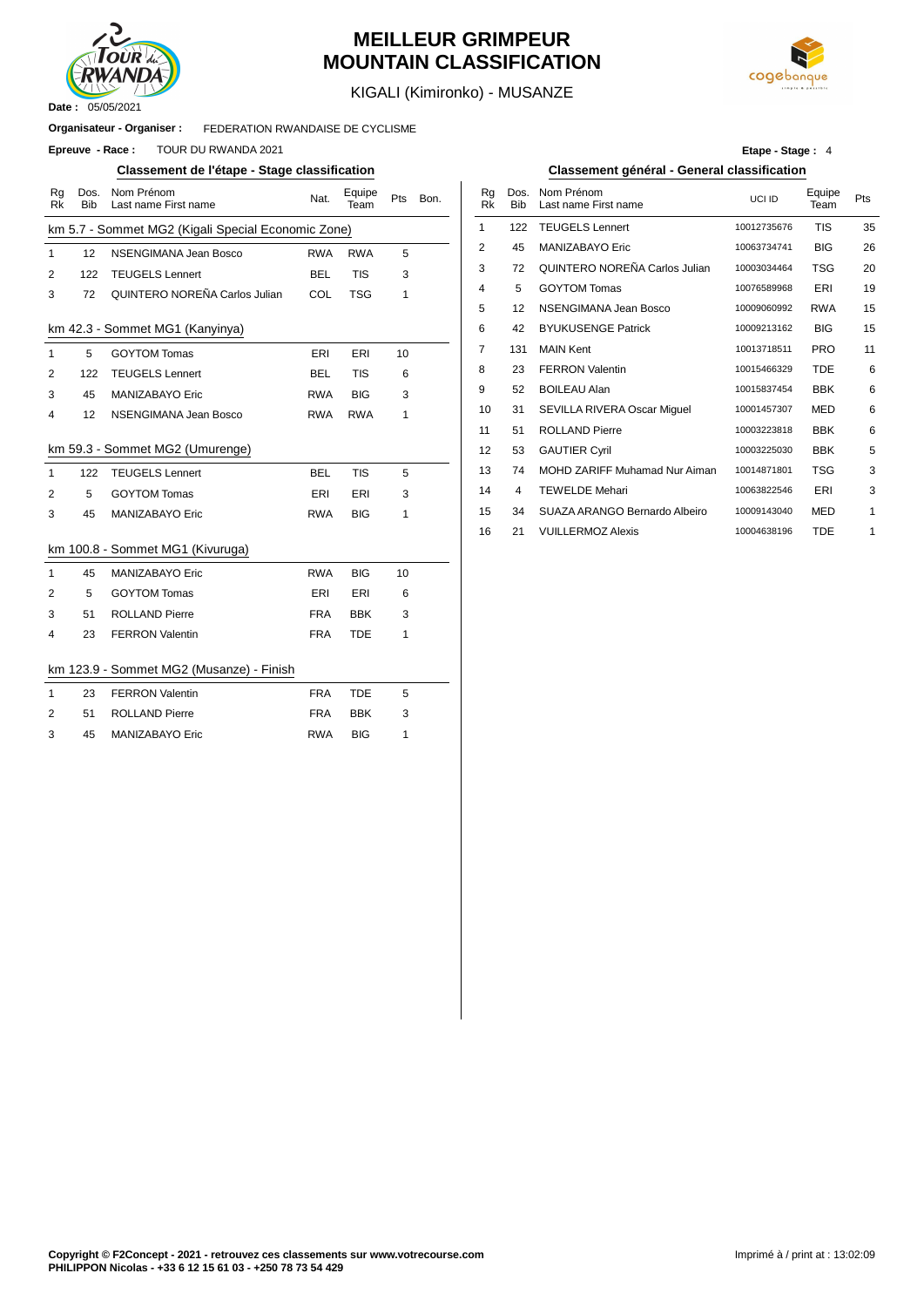

# **CLASSEMENT DES SPRINTS SPRINTS CLASSIFICATION**



**Etape - Stage :** 4

KIGALI (Kimironko) - MUSANZE

**Organisateur - Organiser :** FEDERATION RWANDAISE DE CYCLISME

**Epreuve - Race :** TOUR DU RWANDA 2021

### **Classement de l'étape - Stage classification Classement général - General classification**

| Rq | Dos. | Nom Prénom                                        | Nat.       | Equipe     | Pts | Bon.     | Ra<br>Rk | Dos.<br><b>Bib</b> | Nom Prénom<br>Last name First name | N° licence UCI<br><b>UCI Code</b> | Equipe<br>Team | Pts |
|----|------|---------------------------------------------------|------------|------------|-----|----------|----------|--------------------|------------------------------------|-----------------------------------|----------------|-----|
|    |      | km 32.3 - SPRINT SP - station SP entrée de Kigali |            |            |     |          |          | 122                | <b>TEUGELS Lennert</b>             |                                   | TIS            | 22  |
|    | 122  | <b>TEUGELS Lennert</b>                            | <b>BEL</b> | TIS        | 4   | 0        | 2        | 5                  | <b>GOYTOM Tomas</b>                |                                   | ERI            | ٤   |
| 2  | 5    | <b>GOYTOM Tomas</b>                               | ERI        | ERI        | 2   | $\Omega$ | 3        | 34                 | SUAZA ARANGO Bernardo Albeiro      |                                   | <b>MED</b>     | 6   |
| 3  | 112  | HAKIZIMANA Seth                                   | <b>RWA</b> | <b>SAC</b> |     | 0        | 4        | 45                 | MANIZABAYO Eric                    |                                   | <b>BIG</b>     |     |
|    |      |                                                   |            |            |     |          | 5        | 33                 | ROLDAN ORTIZ Weimar Alfonso        |                                   | <b>MED</b>     |     |
|    |      | km 79.4 - SPRINT SP - station SP de Nyirangarama  |            |            |     |          | 6        | 4                  | <b>TEWELDE Mehari</b>              |                                   | ERI            |     |
|    | 122  | <b>TEUGELS Lennert</b>                            | <b>BEL</b> | <b>TIS</b> | 4   | $\Omega$ |          | 53                 | <b>GAUTIER Cyril</b>               |                                   | <b>BBK</b>     | 2   |
| 2  | 5    | <b>GOYTOM Tomas</b>                               | ERI        | ERI        | 2   | $\Omega$ | 8        | 74                 | MOHD ZARIFF Muhamad Nur Aiman      |                                   | <b>TSG</b>     | 2   |
| 3  | 12   | NSENGIMANA Jean Bosco                             | <b>RWA</b> | <b>RWA</b> |     | 0        | 9        | 12                 | NSENGIMANA Jean Bosco              |                                   | <b>RWA</b>     | 2   |
|    |      |                                                   |            |            |     |          | 10       | 112                | HAKIZIMANA Seth                    |                                   | SAC.           |     |

| Nat.        | Equipe     | Pts            | Bon.     | Rq<br>Rk | Dos.<br><b>Bib</b> | Nom Prénom<br>Last name First name | N° licence UCI<br><b>UCI Code</b> | Equipe<br>Team | Pts            |
|-------------|------------|----------------|----------|----------|--------------------|------------------------------------|-----------------------------------|----------------|----------------|
| <u>gali</u> |            |                |          | 1        | 122                | <b>TEUGELS Lennert</b>             |                                   | <b>TIS</b>     | 22             |
| BEL         | <b>TIS</b> | $\overline{4}$ | 0        | 2        | 5                  | <b>GOYTOM Tomas</b>                |                                   | ERI            | 8              |
| ERI         | ERI        | 2              | $\Omega$ | 3        | 34                 | SUAZA ARANGO Bernardo Albeiro      |                                   | <b>MED</b>     | 6              |
| RWA         | <b>SAC</b> | 1              | 0        | 4        | 45                 | MANIZABAYO Eric                    |                                   | <b>BIG</b>     | $\overline{4}$ |
|             |            |                |          | 5        | 33                 | ROLDAN ORTIZ Weimar Alfonso        |                                   | <b>MED</b>     | $\overline{4}$ |
| rama        |            |                |          | 6        | 4                  | <b>TEWELDE Mehari</b>              |                                   | ERI            | 2              |
| BEL         | <b>TIS</b> | $\overline{4}$ | $\Omega$ | 7        | 53                 | <b>GAUTIER Cyril</b>               |                                   | <b>BBK</b>     | 2              |
| ERI         | ERI        | 2              | $\Omega$ | 8        | 74                 | MOHD ZARIFF Muhamad Nur Aiman      |                                   | <b>TSG</b>     | 2              |
| AW۶         | <b>RWA</b> | 1              | $\Omega$ | 9        | $12 \overline{ }$  | NSENGIMANA Jean Bosco              |                                   | <b>RWA</b>     | 2              |
|             |            |                |          | 10       | 112                | <b>HAKIZIMANA Seth</b>             |                                   | <b>SAC</b>     | 1              |
|             |            |                |          | 11       | 92                 | <b>SAGIV Guy</b>                   |                                   | <b>ISN</b>     | 1              |
|             |            |                |          | 12       | 42                 | <b>BYUKUSENGE Patrick</b>          |                                   | <b>BIG</b>     | 1              |
|             |            |                |          | 13       | 95                 | <b>VAHTRA Norman</b>               |                                   | <b>ISN</b>     | 1              |
|             |            |                |          |          |                    |                                    |                                   |                |                |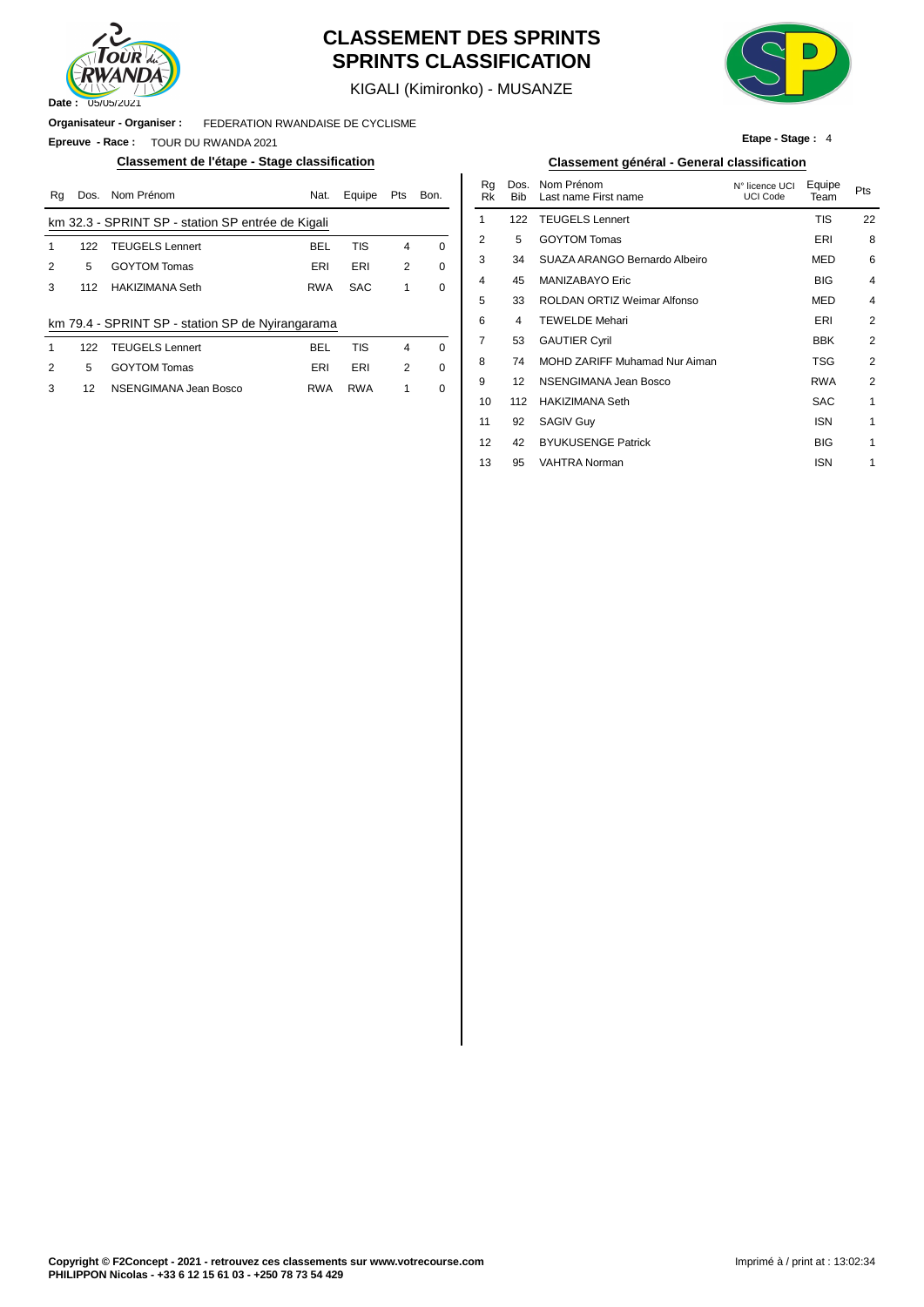

### KIGALI (Kimironko) - MUSANZE **CLASSEMENT GENERAL DES JEUNES BEST YOUNG GENERAL CLASSIFICATION**



#### **Etape - Stage :** 4

**Distance :** 531.6 km

1/1

| Organisateur - Organiser : | FEDERATION RWANDAISE DE CYCLISME |
|----------------------------|----------------------------------|
|                            |                                  |

**Epreuve - Race :** TOUR DU RWANDA 2021

|                |                    | <b>Epicuve - Race.</b> TOOR DO RWANDA 2021 |                               |             |               |              |
|----------------|--------------------|--------------------------------------------|-------------------------------|-------------|---------------|--------------|
| Rang<br>Rank   | Dos.<br><b>Bib</b> | <b>NOM Prénom</b><br>Last name First Name  | Equipe<br>Team                | UCI ID      | Temps<br>Time | Ecart<br>Gap |
| 1              | 2                  | <b>ZERAI Nahom</b>                         | <b>ERITREA</b>                | 10096260154 | 13h20'24"     |              |
| 2              | 52                 | <b>BOILEAU Alan</b>                        | <b>B&amp;B HOTELS P/B KTM</b> | 10015837454 | 13h20'51"     | 27"          |
| 3              | 104                | <b>BERGSTRÖM FRISK Erik</b>                | <b>BIKE AID</b>               | 10011048684 | 13h21'28"     | 01'04"       |
| 4              | 134                | <b>ORMISTON Callum</b>                     | <b>PROTOUCH</b>               | 10062357442 | 13h21'33"     | 01'09"       |
| 5              | 64                 | <b>UMBA LOPEZ Abner Santiago</b>           | ANDRONI GIOCATTOLI - SIDERMEC | 10062390178 | 13h22'10"     | 01'46"       |
| 6              | 3                  | <b>WELDEMICAEL Sela</b>                    | <b>ERITREA</b>                | 10096257427 | 13h24'14"     | 03'50"       |
| $\overline{7}$ | 4                  | <b>TEWELDE Mehari</b>                      | <b>ERITREA</b>                | 10063822546 | 13h25'43"     | 05'19"       |
| 8              | 15                 | <b>MUHOZA Eric</b>                         | <b>RWANDA</b>                 | 10063772531 | 13h26'11"     | 05'47"       |
| 9              | 23                 | <b>FERRON Valentin</b>                     | <b>TOTAL DIRECT ENERGIE</b>   | 10015466329 | 13h26'46"     | 06'22"       |
| 10             | 124                | <b>GOEMAN Andreas</b>                      | <b>TARTELETTO - ISOREX</b>    | 10010946129 | 13h29'46"     | 09'22"       |
| 11             | 102                | <b>KAGIMU Charles</b>                      | <b>BIKE AID</b>               | 10064580156 | 13h30'49"     | 10'25"       |
| 12             | 103                | <b>KIPKEMBOI Salim</b>                     | <b>BIKE AID</b>               | 10054296439 | 13h31'05"     | 10'41"       |
| 13             | 113                | <b>NSENGIYUMVA Shem</b>                    | SKOL ADRIEN CYCLING ACADEMY   | 10096183059 | 13h31'23"     | 10'59"       |
| 14             | 13                 | <b>GAHEMBA Barnabe</b>                     | <b>RWANDA</b>                 | 10063735751 | 13h31'37"     | 11'13"       |
| 15             | 135                | <b>NIGRINI Andries</b>                     | <b>PROTOUCH</b>               | 10017685104 | 13h33'47"     | 13'23"       |
| 16             | 5                  | <b>GOYTOM Tomas</b>                        | <b>ERITREA</b>                | 10076589968 | 13h34'25"     | 14'01"       |
| 17             | 111                | <b>HABIMANA Jean Eric</b>                  | SKOL ADRIEN CYCLING ACADEMY   | 10056181370 | 13h36'15"     | 15'51"       |
| 18             | 93                 | <b>GOLDSTEIN Edo</b>                       | <b>ISRAEL START-UP NATION</b> | 10062005818 | 13h37'06"     | 16'42"       |
| 19             | 115                | NSABIMANA Jean Baptiste                    | SKOL ADRIEN CYCLING ACADEMY   | 10083039458 | 13h38'22"     | 17'58"       |
| 20             | 94                 | <b>LAHAV Omer</b>                          | <b>ISRAEL START-UP NATION</b> | 10063397766 | 13h41'08"     | 20'44"       |
| 21             | 85                 | <b>NEHARI Mohamed Amine</b>                | <b>ALGERIE</b>                | 10064460120 | 14h05'40"     | 45'16"       |
| 22             | 14                 | <b>UHIRIWE Byiza Renus</b>                 | <b>RWANDA</b>                 | 10083466359 | 14h07'44"     | 47'20"       |
|                |                    |                                            |                               |             |               |              |

 $\qquad \qquad \Longrightarrow$ 

GARIN

CANAL+

 $\circledast = \circledast$  at

=RBAL-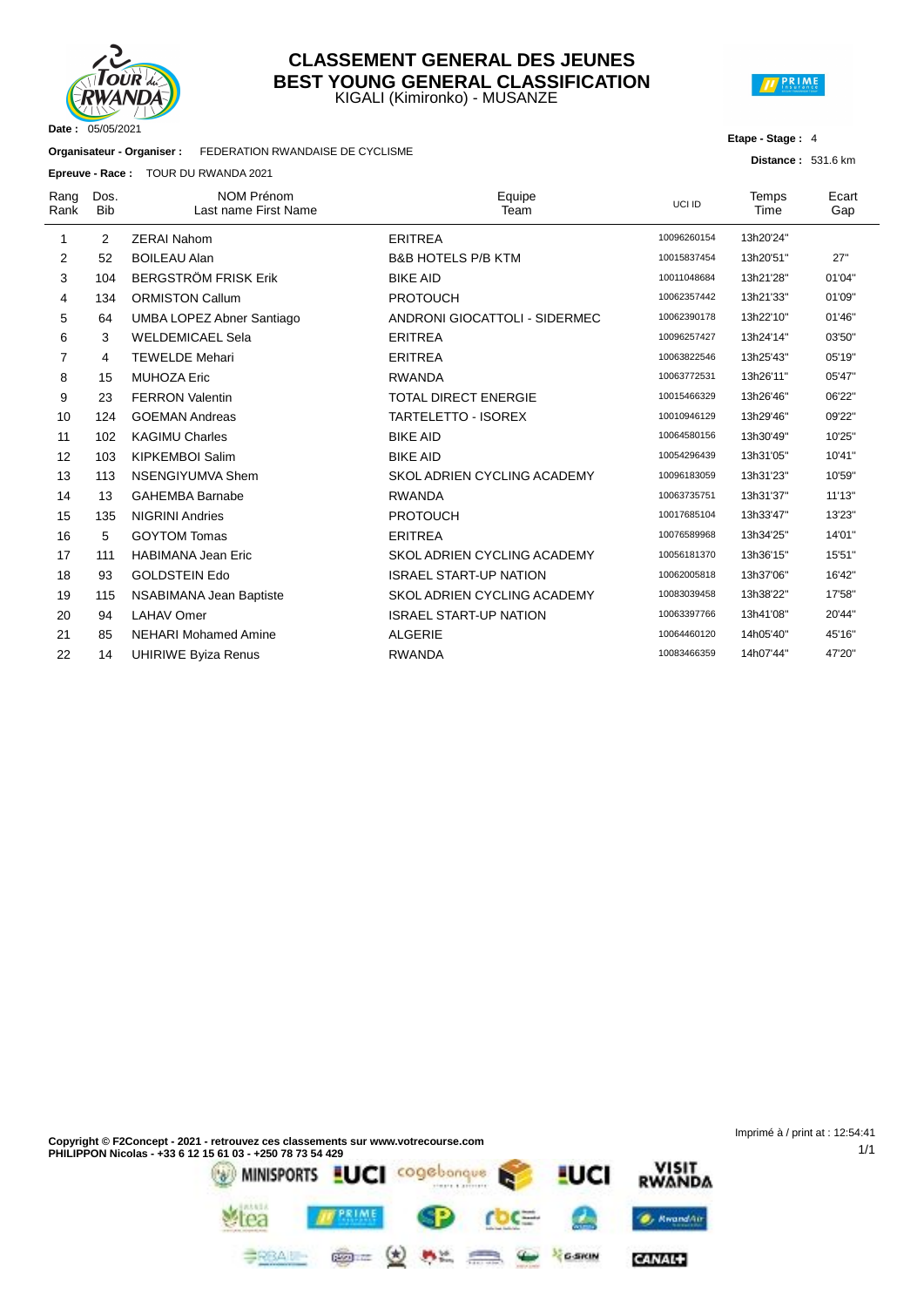



# **CLASSIFICATION OF THE BEST AFRICAN RIDERS STAGE 4**

| <b>RANK</b>    | <b>BIB</b>   | <b>LAST NAME / First Name</b>  | <b>TEAM</b>                        | <b>UCI ID</b> | <b>TIME</b> | <b>GAP</b> |
|----------------|--------------|--------------------------------|------------------------------------|---------------|-------------|------------|
| 1              | 71           | <b>EYOB Metkel</b>             | <b>TERENGGANU CYCLING TEAM</b>     | 10009351790   | 13h20'18"   |            |
| $\mathbf{2}$   | $\mathbf{2}$ | <b>ZERAI Nahom</b>             | <b>ERITREA</b>                     | 10096260154   | 13h20'24"   | 06"        |
| 3              | 131          | <b>MAIN Kent</b>               | <b>PROTOUCH</b>                    | 10013718511   | 13h21'16"   | 58"        |
| 4              | 134          | <b>ORMISTON Callum</b>         | <b>PROTOUCH</b>                    | 10062357442   | 13h21'33"   | 01'15"     |
| 5              | 3            | <b>WELDEMICAEL Sela</b>        | <b>ERITREA</b>                     | 10096257427   | 13h24'14"   | 03'56"     |
| 6              | 81           | <b>LAGAB Azzedine</b>          | <b>ALGERIE</b>                     | 10006392381   | 13h25'28"   | 05'10"     |
| $\overline{7}$ | 4            | <b>TEWELDE Mehari</b>          | <b>ERITREA</b>                     | 10063822546   | 13h25'43"   | 05'25"     |
| 8              | 15           | <b>MUHOZA Eric</b>             | <b>RWANDA</b>                      | 10063772531   | 13h26'11"   | 05'53"     |
| 9              | 12           | <b>NSENGIMANA Jean Bosco</b>   | <b>RWANDA</b>                      | 10009060992   | 13h26'54"   | 06'36"     |
| 10             | 45           | <b>MANIZABAYO Eric</b>         | <b>BENEDICTION IGNITE</b>          | 10063734741   | 13h29'01"   | 08'43"     |
| 11             | 102          | <b>KAGIMU Charles</b>          | <b>BIKE AID</b>                    | 10064580156   | 13h30'49"   | 10'31"     |
| 12             | 103          | <b>KIPKEMBOI Salim</b>         | <b>BIKE AID</b>                    | 10054296439   | 13h31'05"   | 10'47"     |
| 13             | 113          | <b>NSENGIYUMVA Shem</b>        | <b>SKOL ADRIEN CYCLING ACADEMY</b> | 10096183059   | 13h31'23"   | 11'05"     |
| 14             | 13           | <b>GAHEMBA Barnabe</b>         | <b>RWANDA</b>                      | 10063735751   | 13h31'37"   | 11'19"     |
| 15             | 11           | <b>MUGISHA Samuel</b>          | <b>RWANDA</b>                      | 10009979967   | 13h33'36"   | 13'18"     |
| 16             | 135          | <b>NIGRINI Andries</b>         | <b>PROTOUCH</b>                    | 10017685104   | 13h33'47"   | 13'29"     |
| 17             | 5            | <b>GOYTOM Tomas</b>            | <b>ERITREA</b>                     | 10076589968   | 13h34'25"   | 14'07"     |
| 18             | 111          | <b>HABIMANA Jean Eric</b>      | <b>SKOL ADRIEN CYCLING ACADEMY</b> | 10056181370   | 13h36'15"   | 15'57"     |
| 19             | 112          | <b>HAKIZIMANA Seth</b>         | <b>SKOL ADRIEN CYCLING ACADEMY</b> | 10083469086   | 13h37'58"   | 17'40"     |
| 20             | 115          | <b>NSABIMANA Jean Baptiste</b> | <b>SKOL ADRIEN CYCLING ACADEMY</b> | 10083039458   | 13h38'22"   | 18'04"     |
| 21             | 114          | DUKUZUMUREMYI -                | <b>SKOL ADRIEN CYCLING ACADEMY</b> | 10015589193   | 13h40'21"   | 20'03"     |
| 22             | 133          | <b>BASSON Gustav</b>           | <b>PROTOUCH</b>                    | 10010090004   | 13h48'21"   | 28'03"     |
| 23             | 82           | <b>SAIDI Nassim</b>            | <b>ALGERIE</b>                     | 10008714018   | 13h52'43"   | 32'25"     |
| 24             | 42           | <b>BYUKUSENGE Patrick</b>      | <b>BENEDICTION IGNITE</b>          | 10009213162   | 13h53'00"   | 32'42"     |
| 25             | 44           | <b>UWIDUHAYE -</b>             | <b>BENEDICTION IGNITE</b>          | 10065428605   | 13h55'05"   | 34'47"     |
| 26             | 132          | <b>BENEKE Calvin</b>           | <b>PROTOUCH</b>                    | 10007985003   | 14h02'19"   | 42'01"     |
| 27             | 85           | <b>NEHARI Mohamed Amine</b>    | <b>ALGERIE</b>                     | 10064460120   | 14h05'40"   | 45'22"     |
| 28             | 14           | <b>UHIRIWE Byiza Renus</b>     | <b>RWANDA</b>                      | 10083466359   | 14h07'44"   | 47'26"     |

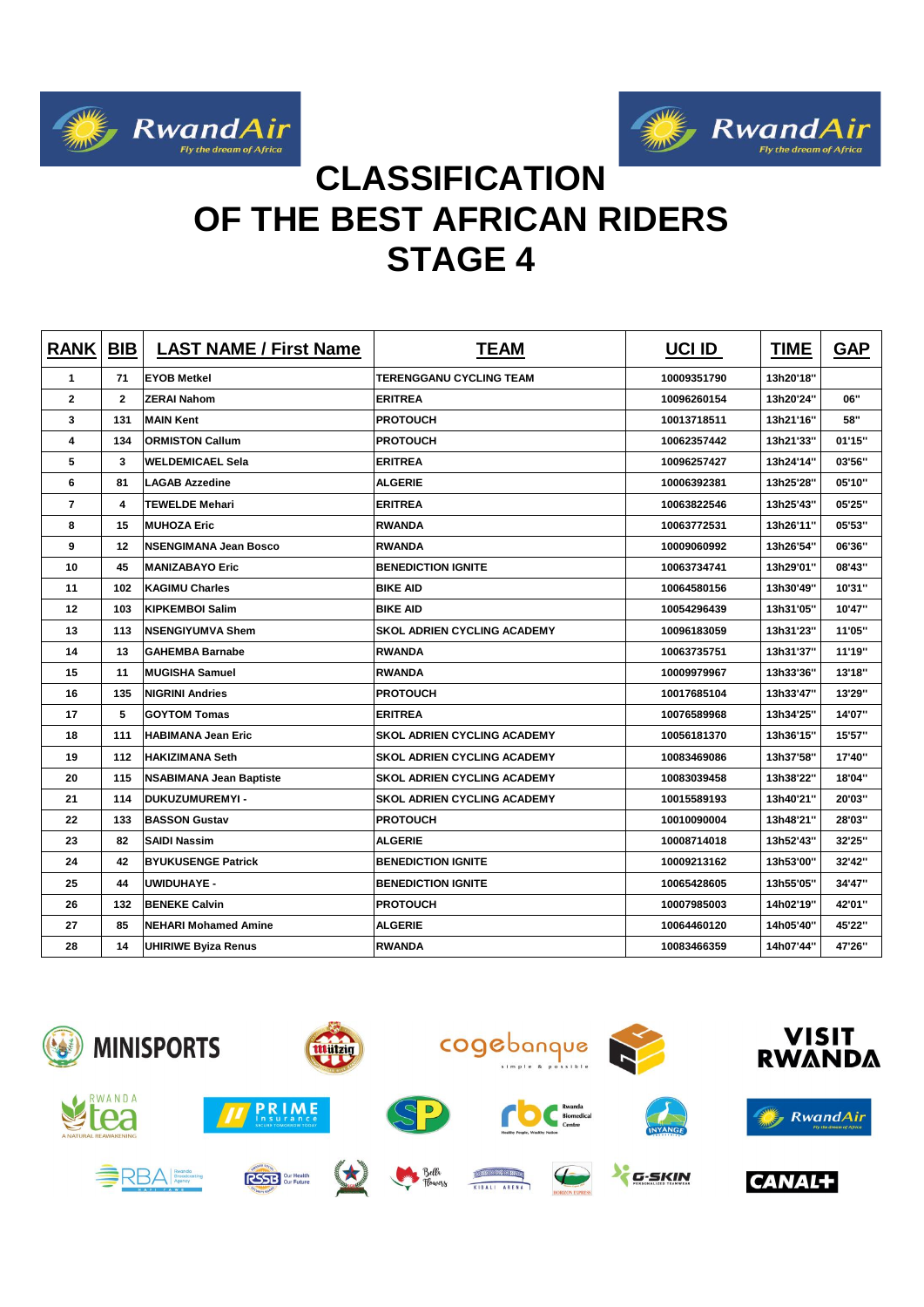

 $\overline{a}$ 

### **CLASSEMENT PAR EQUIPE - TEAM CLASSIFICATION**

KIGALI (Kimironko) - MUSANZE



**Etape - Stage :** 4

**Organisateur - Organiser :** FEDERATION RWANDAISE DE CYCLISME

**Epreuve - Race :** TOUR DU RWANDA 2021

| Rg<br>Rk     | Equipe<br>Team                                     | Temps<br>Time | Ecart<br>Gap |
|--------------|----------------------------------------------------|---------------|--------------|
| $\mathbf{1}$ | <b>B&amp;B HOTELS P/B KTM</b><br>$51 - 52 - 55$    | 09h44'19"     |              |
| 2            | <b>TOTAL DIRECT ENERGIE</b><br>$23 - 25 - 21$      | 09h44'19"     |              |
| 3            | <b>ERITREA</b><br>$5 - 2 - 4$                      | 09h44'52"     | 33"          |
| 4            | <b>TARTELETTO - ISOREX</b><br>122 - 121 - 124      | 09h45'35"     | 01'16"       |
| 5            | TEAM MEDELLIN - EPM<br>$35 - 31 - 33$              | 09h46'19"     | 02'00"       |
| 6            | <b>TERENGGANU CYCLING TEAM</b><br>$72 - 71 - 75$   | 09h46'19"     | 02'00"       |
| 7            | <b>RWANDA</b><br>$12 - 15 - 11$                    | 09h46'30"     | 02'11"       |
| 8            | <b>BIKE AID</b><br>$105 - 104 - 102$               | 09h47'09"     | 02'50''      |
| 9            | ANDRONI GIOCATTOLI - SIDERMEC<br>$61 - 64 - 63$    | 09h47'17"     | 02'58"       |
| 10           | SKOL ADRIEN CYCLING ACADEMY<br>$112 - 111 - 113$   | 09h47'35"     | 03'16"       |
| 11           | <b>BENEDICTION IGNITE</b><br>$45 - 42 - 44$        | 09h48'02"     | 03'43"       |
| 12           | WILDLIFE GENERATION PRO CYCLING<br>145 - 144 - 141 | 09h49'36"     | 05'17''      |
| 13           | <b>PROTOUCH</b><br>131 - 134 - 133                 | 09h50'23"     | 06'04"       |
| 14           | <b>ISRAEL START-UP NATION</b><br>$91 - 93 - 94$    | 09h52'42"     | 08'23"       |
| 15           | <b>ALGERIE</b><br>$81 - 85 - 82$                   | 10h14'45"     | 30'26"       |

### **Classement de l'étape - Stage classification Classement général - Général classification**

| Rg<br><b>Rk</b> | Equipe<br>Team                  | Temps<br>Time | Ecart<br>Gap |
|-----------------|---------------------------------|---------------|--------------|
| 1               | <b>B&amp;B HOTELS P/B KTM</b>   | 40h00'09"     |              |
| 2               | TOTAL DIRECT ENFRGIE            | 40h01'57"     | 01'48"       |
| 3               | TFAM MFDFI I IN - FPM           | 40h02'22"     | 02'13''      |
| 4               | TERENGGANU CYCLING TEAM         | 40h05'01"     | 04'52"       |
| 5               | ANDRONI GIOCATTOLI - SIDERMEC   | 40h07'36"     | 07'27"       |
| 6               | <b>ERITREA</b>                  | 40h08'39"     | 08'30"       |
| 7               | <b>BIKE AID</b>                 | 40h12'10"     | 12'01"       |
| 8               | <b>TARTELETTO - ISOREX</b>      | 40h13'39"     | 13'30"       |
| 9               | <b>PROTOUCH</b>                 | 40h14'57"     | 14'48"       |
| 10              | <b>RWANDA</b>                   | 40h18'20"     | 18'11"       |
| 11              | WILDLIFE GENERATION PRO CYCLING | 40h23'36"     | 23'27"       |
| 12              | <b>ISRAEL START-UP NATION</b>   | 40h33'11"     | 33'02"       |
| 13              | SKOL ADRIEN CYCLING ACADEMY     | 40h38'01"     | 37'52"       |
| 14              | <b>BENEDICTION IGNITE</b>       | 41h03'10"     | 01h03'01"    |
| 15              | <b>ALGERIE</b>                  | 41h23'51"     | 01h23'42"    |
|                 |                                 |               |              |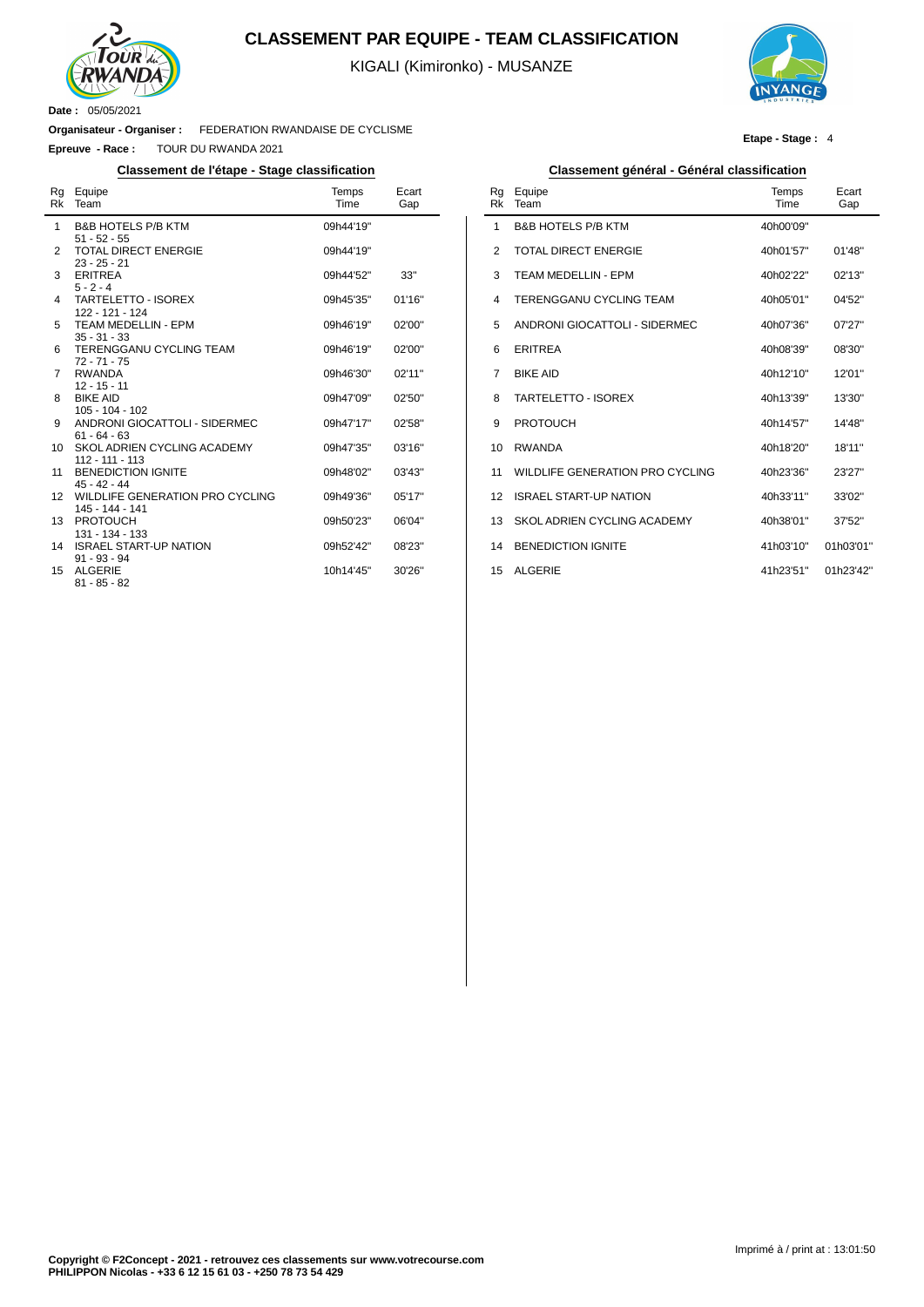# **ORDRE DES VOITURES POUR L'ETAPE N° 5 CONVOY ORDER FOR STAGE 5**

NYAGATARE - KIGALI (Kimironko)

06/05/2021 **Date :**

FEDERATION RWANDAISE DE CYCLISME **Organisateur - Organiseur :**

TOUR DU RWANDA 2021 **Epreuve - Race :**

| Rang<br>Rank   | Equipe<br>Team                  |
|----------------|---------------------------------|
| 1              | <b>TEAM MEDELLIN - EPM</b>      |
| 2              | WILDLIFE GENERATION PRO CYCLING |
| 3              | ANDRONI GIOCATTOLI - SIDERMEC   |
| 4              | <b>B&amp;B HOTELS P/B KTM</b>   |
| 5              | <b>ISRAEL START-UP NATION</b>   |
| 6              | <b>TERENGGANU CYCLING TEAM</b>  |
| $\overline{7}$ | <b>TOTAL DIRECT ENERGIE</b>     |
| 8              | <b>ERITREA</b>                  |
| 9              | <b>TARTELETTO - ISOREX</b>      |
| 10             | <b>PROTOUCH</b>                 |
| 11             | <b>BIKE AID</b>                 |
| 12             | <b>ALGERIE</b>                  |
| 13             | <b>RWANDA</b>                   |
| 14             | <b>BENEDICTION IGNITE</b>       |
| 15             | SKOL ADRIEN CYCLING ACADEMY     |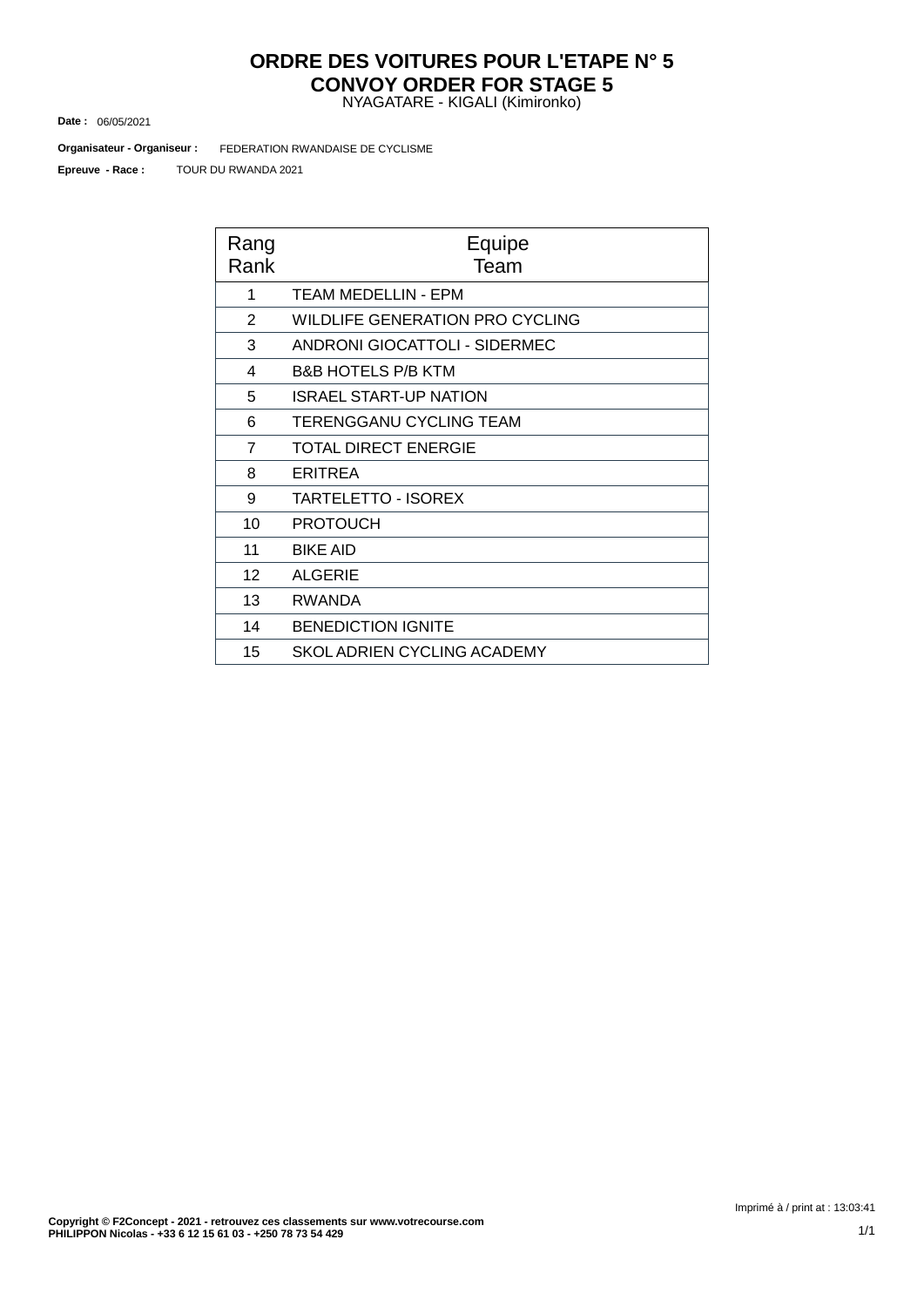

# **Communique of the Commissaires panel Communique N°3 Stage 4 : KIGALI [\(Kimironko\)](https://www.procyclingstats.com/race/tour-of-turkey/2021/stage-1) - MUSANZE**

Art. 2.12.007 - 4.10.3 Ravitaillement non autorisé dans les 30 premiers km

Dossard 113 - NSENGIYUMVA Shem - SKOL ADRIEN CYCLING ACADEMY – 10096183059

Amende de 100 CHF

Art. 2.12.007 - 8.6 Uriner en public

Dossard 21 - VUILLERMOZ Alexis - TOTAL DIRECT ENERGIE - 10004638196 Dossard 75 - OVECHKIN Artem - TERENGGANU CYCLING TEAM - 10005953861 Dossard 133 - BASSON Gustav - PROTOUCH - 10010090004

Amende de 100 CHF à chacun